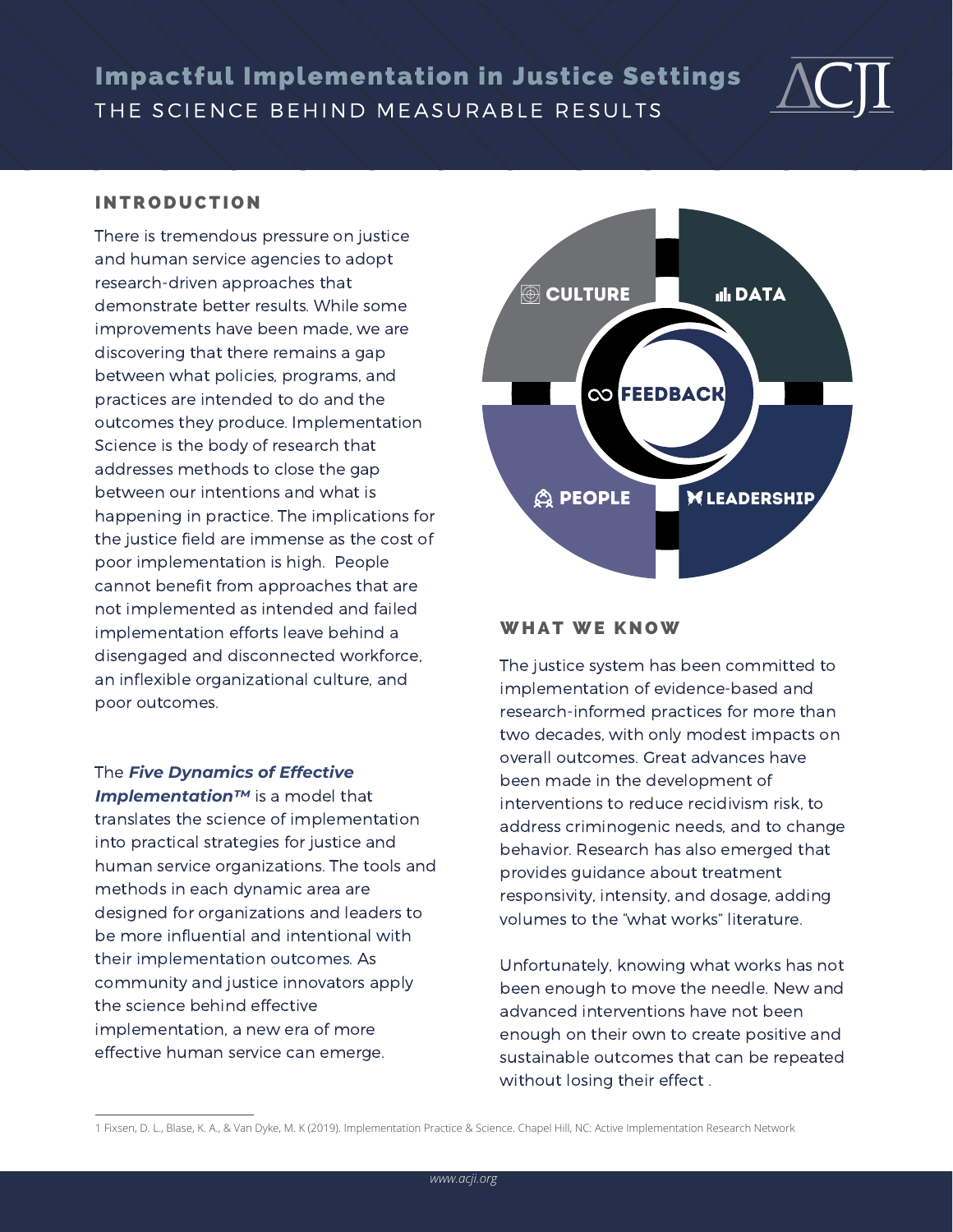Understanding what works is only part of the formula that leads to reductions in recidivism and behavior change. The oftenneglected aspects of creating real system change are in *how* policies, programs and practices are implemented. This means being purposeful and intentional about choosing change efforts that are addressing the right problem(s), implementing in a way that addresses the **Five Dynamics of Effective Implementation™** (people, data, culture, leadership, and feedback), and creating a context that supports the change over time. Without focusing on implementation, most change efforts and initiatives are destined to fizzle, fade, and never achieve their intended results.

## The data is clear: **traditional change initiatives have high rates of failure.**

Without guided and directed implementation support, only 14% of implementation efforts make it into day-today practice, $^2$  and those that do not include skilled and active implementation supports can take upwards of 17 years to reach fidelity. $3$  Scientific and strategic implementation work requires formal tools and structured interventions to guide staff and leadership about how to do what we are asking them to do. Without tools,



people are relegated to their best guess and their own agendas which can work against guided and active implementation.

These tools and implementation activities are, in and of themselves, interventions for implementation. They are designed to prime leadership, to signal priorities to staff, and to develop language to inform and create applied implementation habits at work.

## **IMPORTANT DEFINITIONS**



<sup>2</sup> Balas EA, Boren SA. Managing clinical knowledge for health care improvement. Yearbook of Medical Informatics 2005: Patient-centered Systems. Stuttgart, Germany: Schattauer, 2000: 65–70

<sup>3</sup> Fixsen, D. L., Blase, K. A., & Van Dyke, M. K (2019). Implementation Practice & Science. Chapel Hill, NC: Active Implementation Research Network.

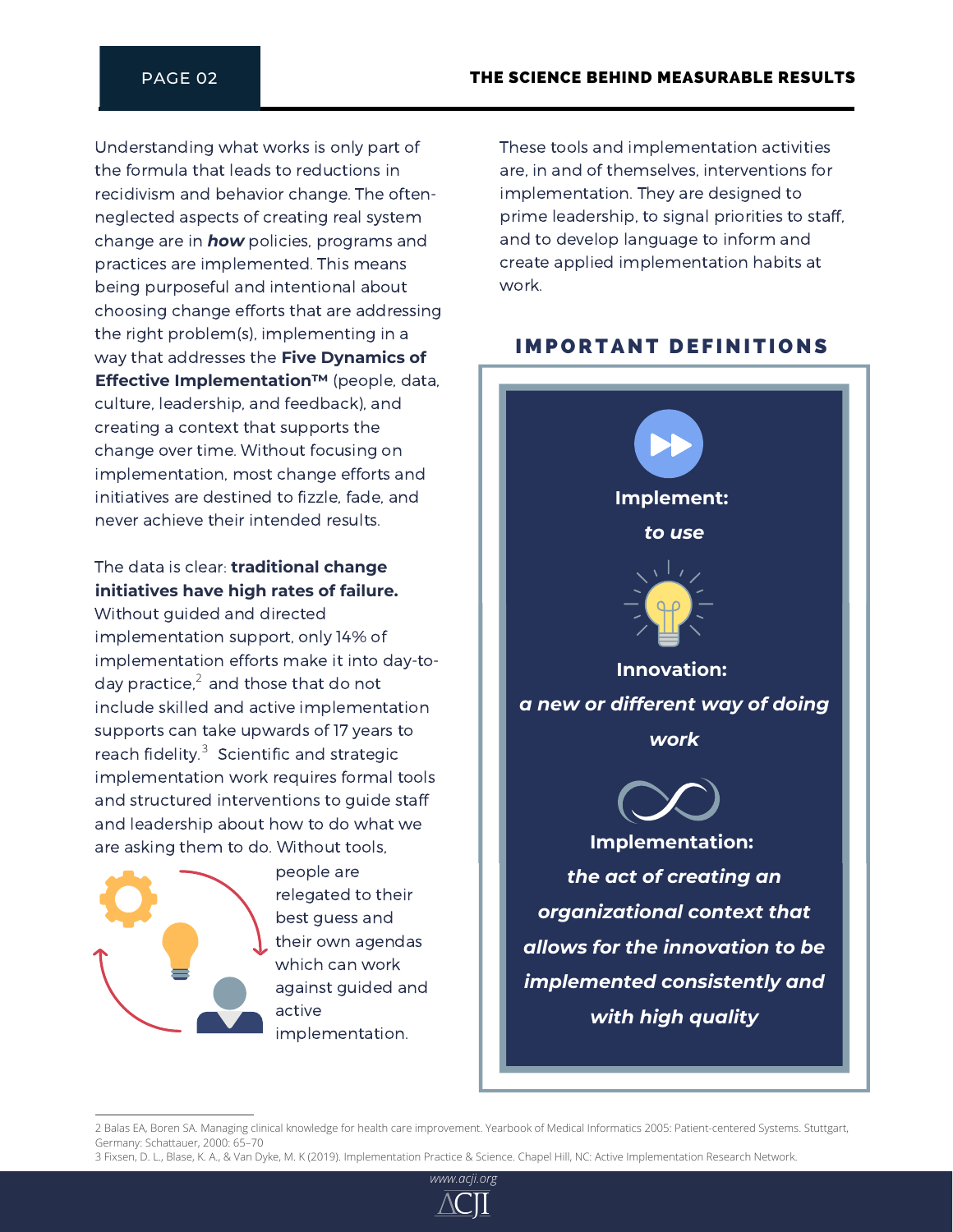#### **PEOPLE**

Most change efforts in the justice and human services space are considered 'people dependent'. This means that they require people to do something new or different, and do it well, in order to create better outcomes. Unfortunately, people dependent innovations have the highest failure rates, upwards of 80-90% in some studies. Just like at home, sometimes we develop habits and mindsets at work that don't always support the implementation efforts we are trying to accomplish.

Who we hire, how we hire, and how we train and coach our people are critical components for continued implementation success. This is because things like staff attitudes and beliefs about the work, their commitment to the organization's mission, and their knowledge and experience play a role in how an organization's services are experienced by people.

Consistent ongoing coaching and feedback is the key to keeping staff skills sharp and on track. Without a coaching process which is part of the daily work flow, and supports staff to integrate new skills into the delivery of services, an organization may not know whether poor outcomes are a result of the program itself or how it is being delivered.



The *People Dynamic* is also about building your bench. It can take time for new supervisors and leaders to understand and feel comfortable in their role. In many cases, we are promoted because we were highly effective at our previous role, which doesn't necessarily translate into being good at building up people. Preparing people to take on leadership roles is an important, intentional and purposeful piece of implementation work.

### **START BY ASKING THE RIGHT**

- What competencies are necessary to do this work well that are hard to teach? How can you screen for those competencies in your hiring process?
- How does onboarding set up the vision you have for the future of your organization?
- What do you give feedback on currently? How does that align with what you are trying to accomplish?
- What is required of existing staff and managers who are charged with implementing the strategy?
- What actions do they need to carry out?
- What decisions do they need to make?
- What sorts of relationships do they need to build?
- What mindset do they need to bring to the work?

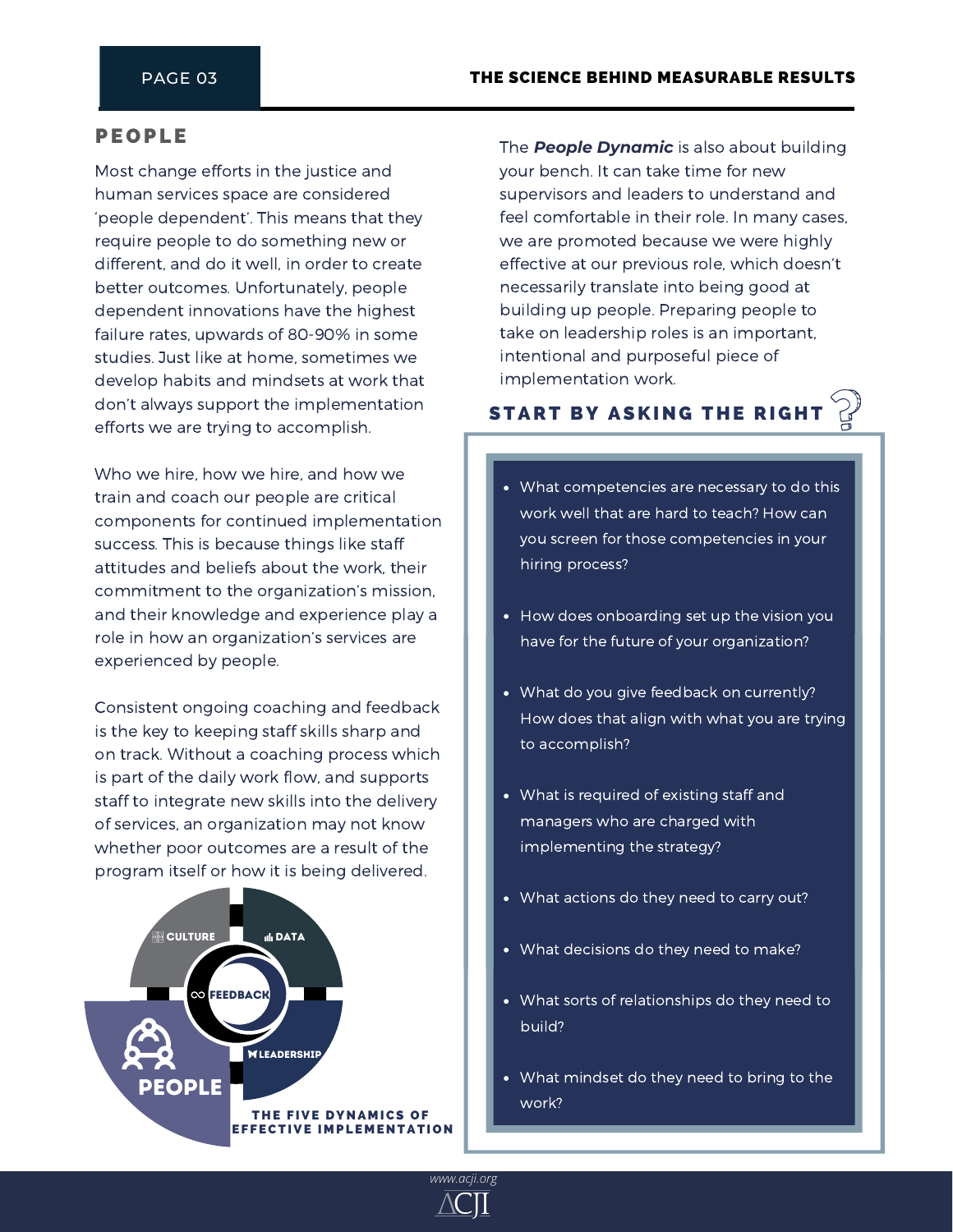### **DATA**

The implementation of any innovation requires the use of objective data to drive decisions about progress and quality. To be successful, programs must have the capacity to measure and track performance and guide decisions. This process of using data to track the implementation process itself, supports organizational engagement in the continuous quality improvement cycles necessary to successfully implement innovations that work.

Implementation data seeks to answer the question, "Are things happening in practice the way we have intended in our plan?" This data can be used to course correct, to guide staff in their work, and to share progress with stakeholders and funders. Thus, it is critical that a data support system exists that captures meaningful and relevant data, provides the ability for that data to be analyzed in a meaningful way, and can act as a support in guiding decisions about practices and programs as well as provide meaningful feedback to be delivered to program staff.



The *Data Dynamic* compels organizations to build their own capacity to become a data driven organization at all levels in order to maximize impact. This work requires purposeful attention to process evaluation, quality, and fidelity measurement to ensure that great ideas translate into effective practice. This process makes using data as feedback accessible and easy to set goals, measure progress, and improve processes for the greatest return on investment. This can only be accomplished with intentional implementation and leadership support.

## **START BY ASKING THE RIGHT**

- What data do you currently have that could serve as a baseline?
- What does success look like?
- How is quality defined?
- How will we measure frequency/dosage?
- How will we know if our efforts are working?
- What will we do to 'pulse' measure our efforts?
- How long will we collect data before we make changes to the process?
- Who will be responsible for tracking the data, and how?
- How will we share data in a meaningful way?

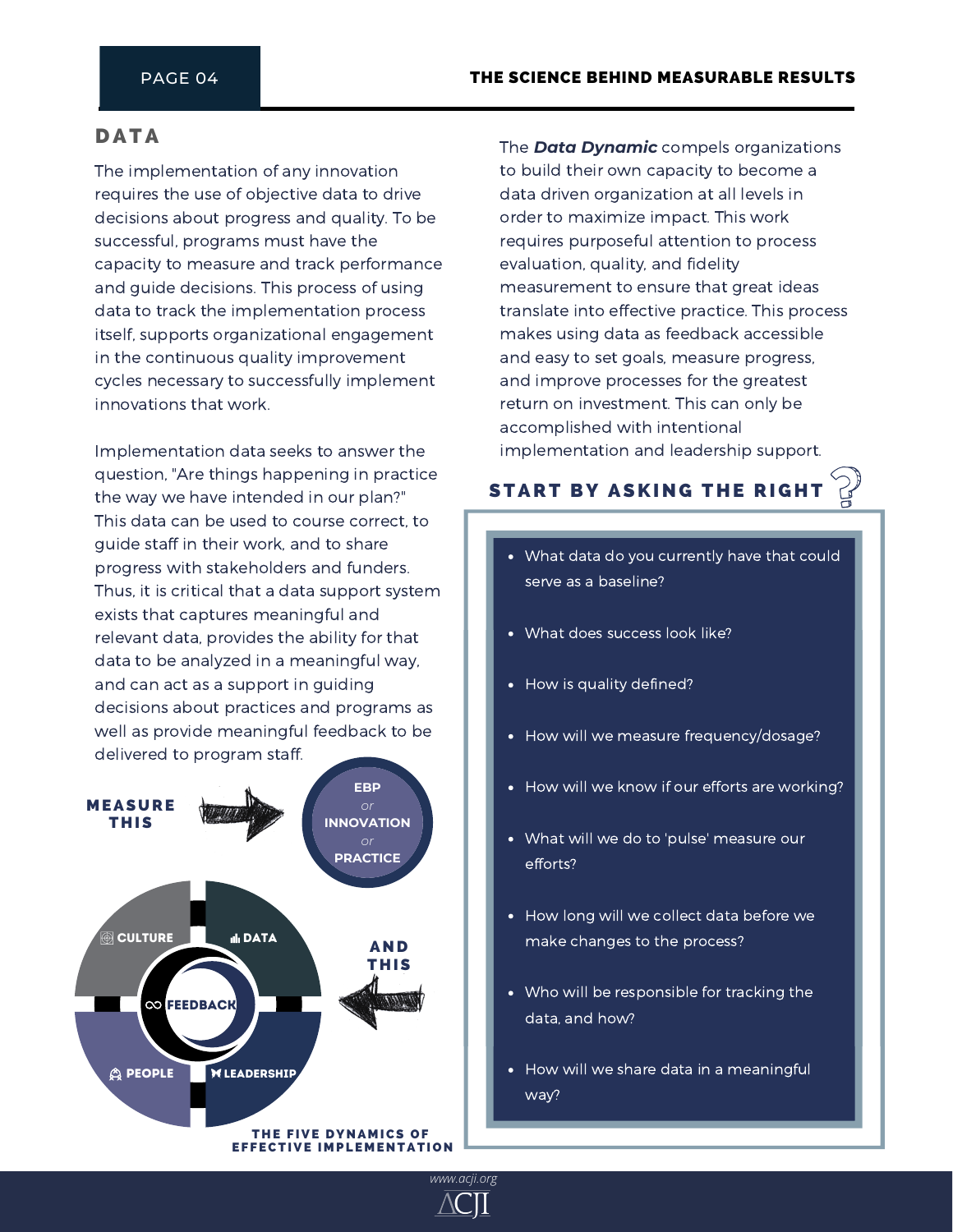## **CULTURE**

Organizational culture directly impacts the choices that an organization is willing to make to bring people, processes, and policies in line with implementation strategy. Organizational culture is often invisible to the people on the inside and can be a powerful driver in progress or lack thereof. While there are many definitions of organizational culture, the simplest is captured by the following equation:



The equation highlights how individual and collective mindsets, habits, and organizational boundaries reinforce patterns of interaction and dialogue that create culture. Organizational culture can help good implementation, or it can impede desired implementation results. Many habits and mindsets that support an implementation effort and are likely exhibited by the champions of the initiative or innovation. Unfortunately fear, uncertainty, and resistance are powerful emotions that are contagious and that can work against the best efforts. These types of mindsets are easily able to permeate a culture and can often transmit deeper and faster across an organization.

Organizational habits can go a long way to support or inhibit the mindsets that people have. If a person is used to doing work in a

particular way, proposed changes might trigger feelings of loss and questions of competency, causing them to hold more strongly to status quo. Implementation requires change. And fear of the unknown can elicit feelings of irrelevance, the number one shame trigger in the workplace that can quickly transform into disengagement. $\overset{4}{\cdot}$ 

Organizational culture attributes that drive implementation success include flexibility, innovation, professional development, risk taking and trust. These characteristics are in direct conflict with many justice and governmental agency preferences for process, bureaucracy, chain of command and control. By purposefully embracing characteristics that align with successful implementation, organizations can shift their culture to support their vision for the future.

## **START BY ASKING THE RIGH**

- How aligned is our culture currently?
- How will we know if the culture starts shifting?
- How can we set the tone for this work? What will we all do and say, specifically?
- What are our expectations (beliefs, attitudes, habits, dialogue and interaction) for ourselves and each other?
- How will staff be recognized/incentivized for engaging in this work?



<sup>4</sup> Shame Resilience Theory, Brene Brown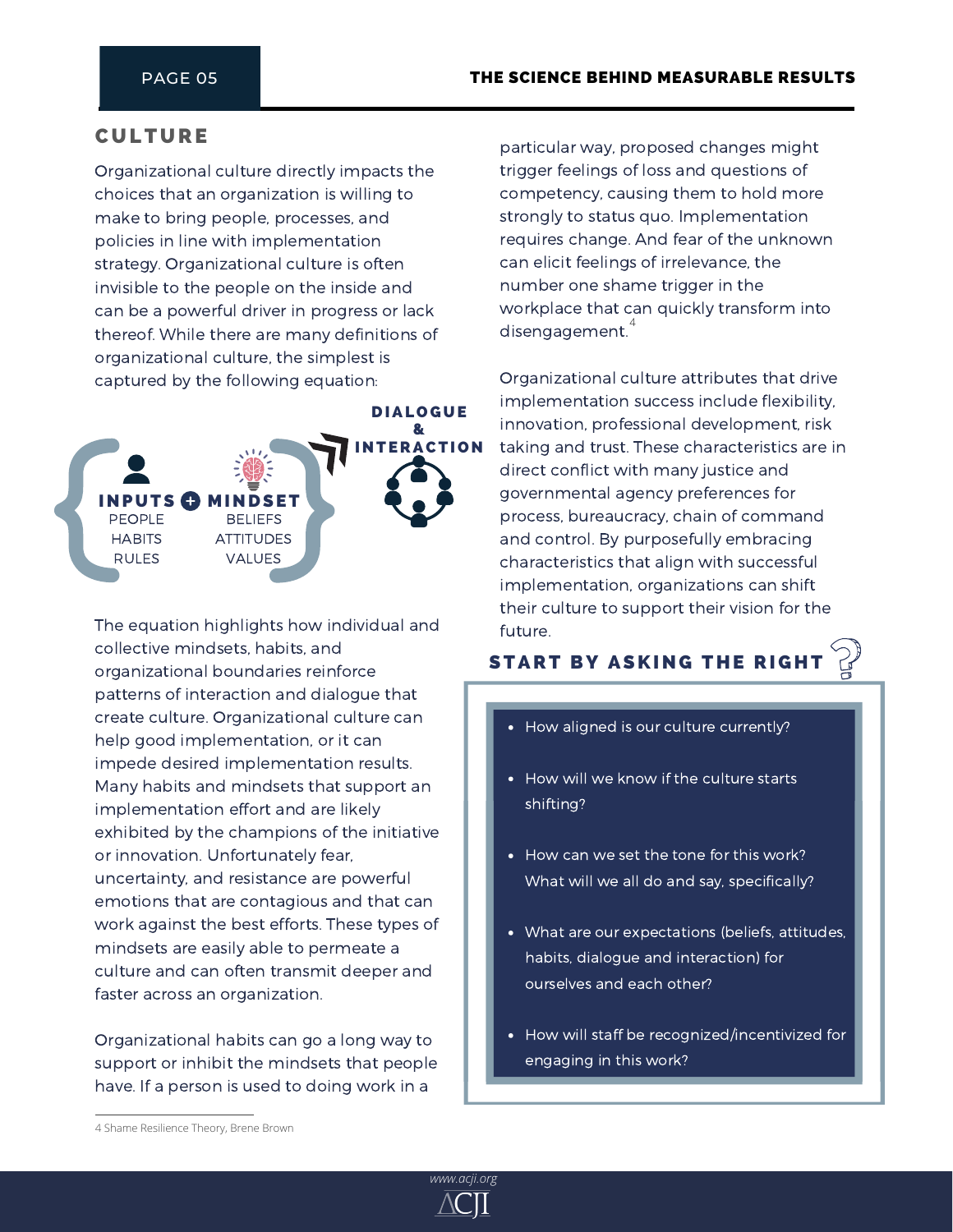## **LEADERSHIP**

Leadership skillset and mindset is important in the adoption and implementation of innovations. Leadership attitudes and strategies are often what make the difference in program performance, as formal leaders are responsible for the important decisions, resources, relationships, and vision for implementation. Their focus can create a supportive environment for staff, remove barriers to implementing innovations, and create a culture of feedback and process improvement which is important in creating a learning culture that supports intentional, systematic change.

The leadership mindset is contagious. Leaders are often taught to manage change, as if it were something that can be controlled and governed with management practices. This leads to technical, linear, and check-the-box approaches to the change process that at best, are limited in their ability to facilitate organizational change and, at worst, create more adaptive challenges in the future. Implementation leadership requires a personal and collective commitment to perpetual growth and learning throughout the implementation process. This can be challenging, as many justice agencies have a predisposition to solve problems with rules and policies. Unfortunately, it is rare that a new policy, procedure, or set of rules creates meaningful and sustainable change within an organization.

**PERPETUAL GROWTH** & **LEARNING** 



*www.acji.org*

The leadership attitudes and strategies best aligned with implementing programming and innovations can be found in the **10 Essential Principles of Implementation Leadership™**. These principles were derived from practical experience and academic research related directly to the implementation and sustainment of justice innovations.



#### JOIN THE NEXT IMPLEMENTATION LEADERSHIP ACADEMY TO LEARN MORE.

https://acji.org/leadership-academy/



- What is our vision for the future of our agency? How does this implementation work fit with that vision?
- What existing policies, processes, and practices are misaligned with this work? How can we stop or deprioritize them?
- What existing policies, processes, and practices are aligned with this work? How can we emphasize or prioritize them?
- What policies, processes, and practices do we need to support this work? How can we create a foundation for this work without being overly prescriptive until we know more about the change?
- What will I do, as a leader of change, to build my bench to support this work beyond my tenure?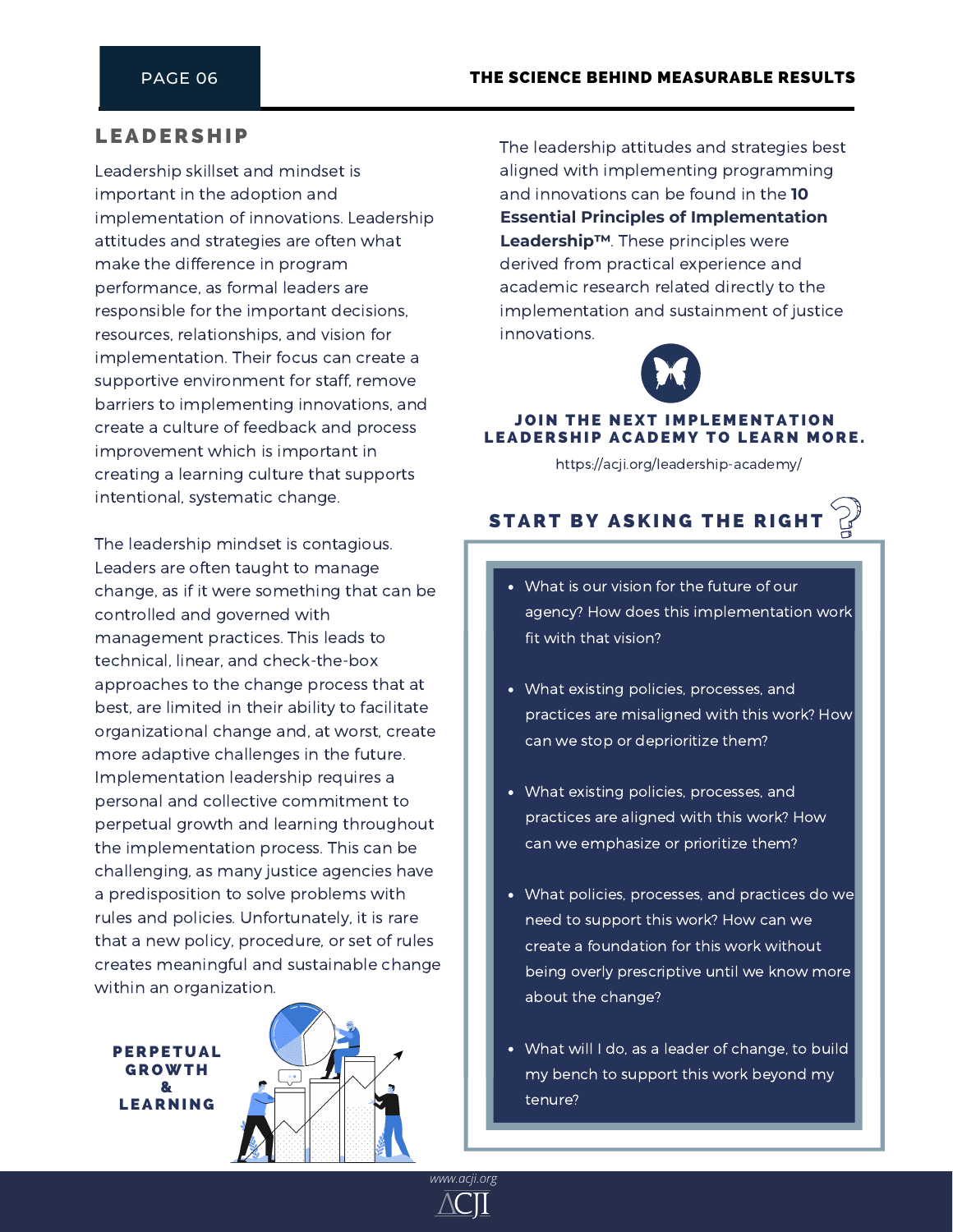## **FEEDBACK**

Implementation is a process that requires experimentation and adaptation. Failing forward and learning from trial and error is a foundational concept of quality improvement. It is not enough to simply put things in place, you must look for opportunities to get good information on how things are working in practice and what adjustments could augment the impact. To do this requires *Dynamic Feedback*.

Feedback helps leaders and teams determine what is *actually* being implemented. Feedback is about talking to those doing the work, impacted by the changes, and receiving the innovation to better understand impact and challenges. Feedback from multiple levels, perspectives, and stakeholders helps us to check our assumptions about what is or isn't working, what our data means and what it's telling us, and how people are experiencing the change.

It is not uncommon for leadership to overestimate the amount of meaningful feedback they are receiving. Without consistent and intentional effort, leaders can become insulated from the type of feedback that leads to learning and improvement cycles.



Because implementation science presumes that strategies will change, focused feedback loops ensure that progress is measured and strategies are improved upon. Dedicating time and energy on "improvement cycles" as a means of refining strategies based on feedback is a critical component to measuring the effectiveness of your implementation effort. Using an implementation team to assist with this work can promote effective, efficient, and sustainable implementation and organization change.



**IMPLEMENTATION TEAMS** 

## **START BY ASKING THE RIGHT**

**IMPROVEMENT CYCLES** 

- How are the people receiving the innovation being impacted as a result of this implementation effort?
- What feedback would help us to know if how we are showing up at work is helping or hurting? Are we making the difference we intended?
- What would be helpful to know from new staff, taking advantage of their fresh perspective? Whose perspective might be missing?
- Are staff receiving the support and feedback they need to understand their impact?
- Who is on our implementation team, seeking out intentional feedback that drives process improvement cycles?